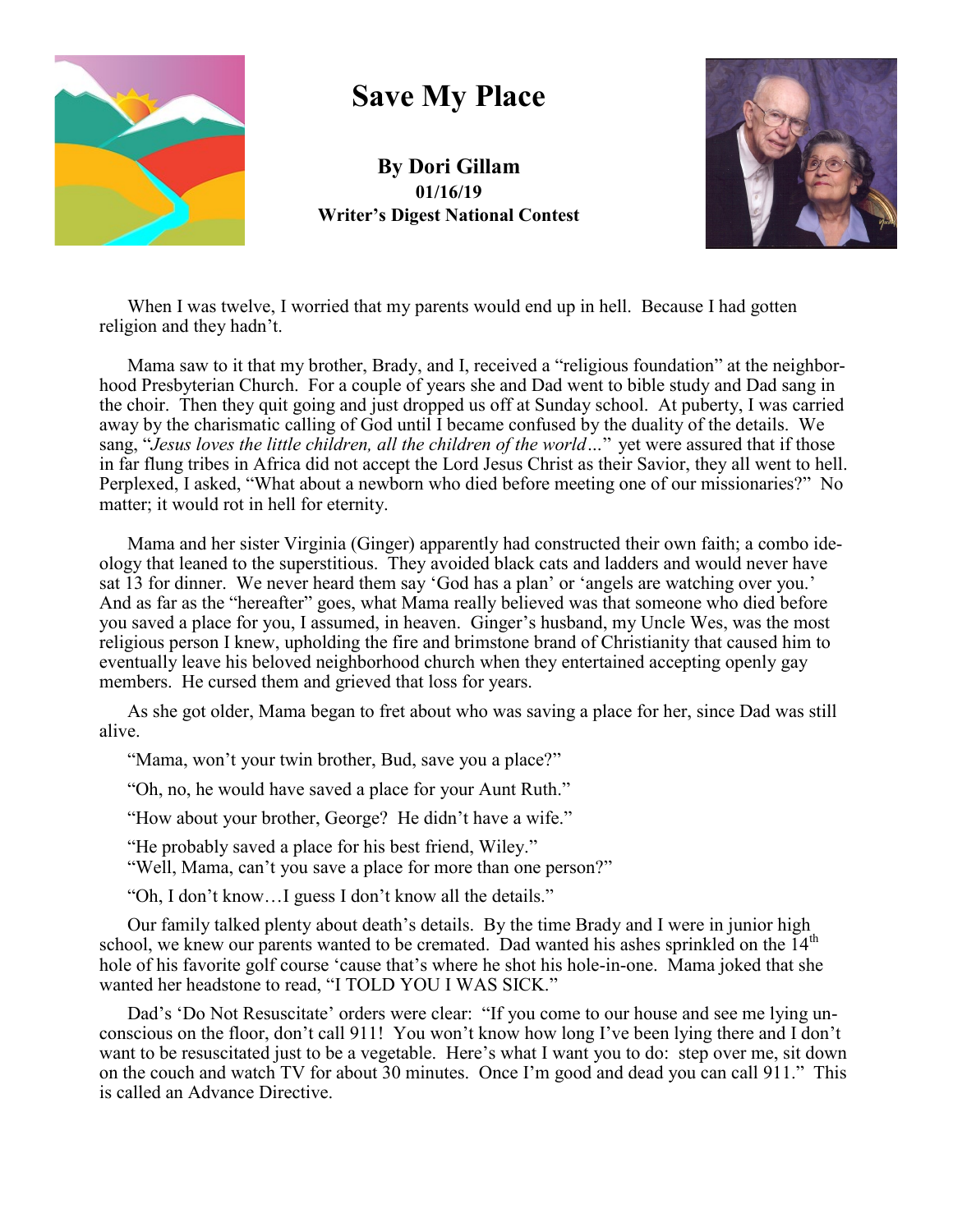By the time Mama was 88, after the medical mistakes, the paralysis, the first amputation and the malpractice case, caregivers tended to her round-the-clock for almost seven years. I was privileged to be one of them.

Every night we would transfer her from her wheelchair to the hospital bed at home. We'd remove her prosthetic leg, change her into a fresh Depends and put on her favorite threadbare nightgown.

"Oh, no, don't buy me a new one - this one's finally been washed enough to be soft!" Then we'd take out her dentures, raise the head of the bed and tell Dad, "You can come in now!"

He'd shuffle down the hall in his slippers calling out, "Where's my bride?" Sitting on the edge of her bed, he'd take her hand in both of his and lean in for a kiss. She'd look up at him, glasses big as window panes; no teeth; in that faded, frayed nightgown with her hairdo all smashed against the pillow.

His line: "Sweetheart – you're just as beautiful as the day I married you." Then he'd break into song. Which he did several times a day. He'd sing: "Let Me Call You Sweetheart," "Five Foot Two," "Side by Side," or his anthem:

*"You are my Sunshine, my only Sunshine. You make me happy when skies are gray.* Honey, I love you so much I couldn't live without you."

Her reply, "Well, you're going to have to let me die first, because I couldn't stand the pain of losing *you*."

They were like a pair of swans; mated for life.

When Mama was 95 and in the hospital for the fourth time that year, the doctor talked of feeding ports and IV's. She looked up at me: "I don't want to stay here. I just want to go home." We knew it wasn't time for healing; it was time for hospice. So I drove her home. And at 95, Dad was helpless to care for her; but he could still sing, so he took her hand in both of his and crooned his love:

"*You'll never know, Dear, how much I love you, please don't take my Sunshine away…."*

With unconditional love between her and her family, she was free to be unafraid of death. And she was ready. Like when someone passes you the butter – you take it.

A few weeks later when I was at Mama's bedside. She said, "There's a river running down the hallway outside my door. Do you see it? I'm going to have to cross it. Maybe you'll help me when it's time."

"I will, Mama." Whether I could see the river or not, I would damn well make sure she got across it and anything else she needed. She wasn't on medication that would cause hallucinations and she didn't have that much dementia; she really saw a river.

A few days later, when I phoned: "Hi Mama, I'll be there in about 10 minutes. How are you this morning?"

"Well, I'm trying to figure out what to do with these people lying on the bed."

"Are your caregivers chatting with you?"

"I don't know who they are."

"Are they old or young?"

"Oh, they're...no age."

"Are they talking with you?"

"No, they're lying on either side of me talking to each other. They're making some kind of arrangements."

"What are they wearing?"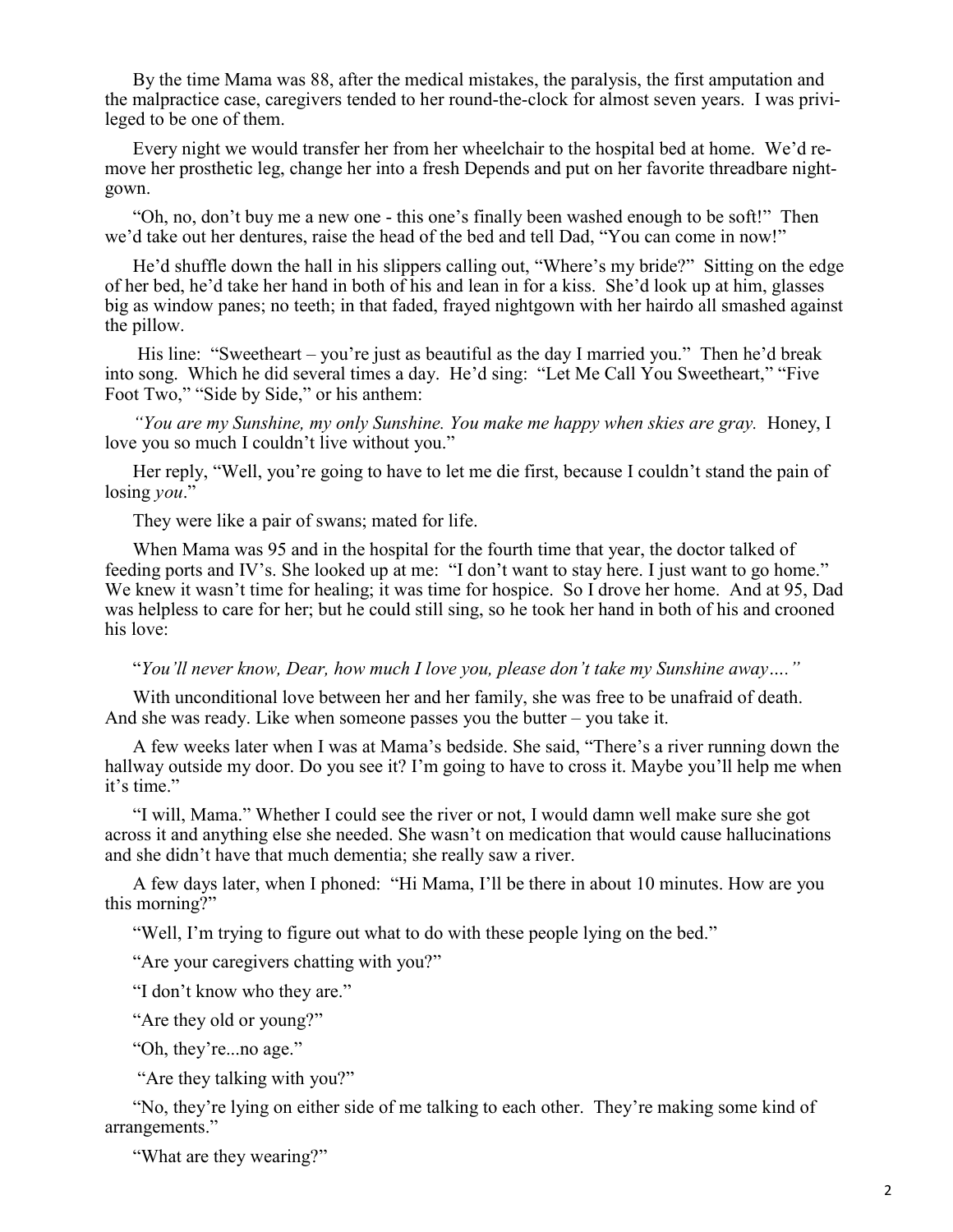"Long, blue robes."

"Are they scaring you, Mama?" (Because they were scaring the hell out of me.)

"Oh…no."

"Okay, Mama, I'll see you in about 10 minutes."

When I arrived I was disappointed; the people were gone. I wanted to be in the room when she saw them. It was too good to miss. And Mama wasn't afraid; so why should I be?

The next morning I was arrived early to help her dress; "Which blouse, Mama?"

"I'll need my thin blouse."

"Is it this one?" I held up one of her lighter-weight blouses.

"No, a thin blouse."

"Hmm. This flowered one?"

"No, like gauze. A rowsh. A drowsh."

"Do you mean a *shroud*, Mama?"

"Yes."

The next afternoon she said, "See how the river is running all through the room and under the bed? It's red. I just stay on the bed." It wasn't disconcerting to her, it was a simple fact, like: "I had Cream of Wheat for breakfast; your Aunt Betty sent a card; and I'm crossing over a red river."

I couldn't see it, but I had no doubt she could. And since I was sitting in a chair next to her bed, I was *in* the red river. Mama didn't seem to think that was odd. It occurred to me that's where the phrase 'one foot in the grave' comes from. Because Mama was still alive, but she was clearly stepping into another world.

It turned out Mama would be saving a place for Dad. The next morning at 6:00 as I was leaving to visit them, the caregiver phoned: "Dori, your mother just passed away."

I called my brother. We both began driving towards Mama and Dad. I don't remember driving the six miles or stopping at red lights.

When I got there I asked them if Dad knew yet. He was still in the dining room, eating breakfast and they said they waited for us to tell him. "In a minute," I said. I went directly to her room. She was propped up in bed and I kissed her cool cheek and stroked her little hand. For the last three weeks, she'd been in no pain. She was just visiting, (and apparently *being visited*) and getting tinier and tinier until she was just a wisp of grey hair, essence of Mama, a thin ray of Dad's Sunshine; easy for angels to carry across the river.

We brought him back into the bedroom, wheeling him right over to her bedside. Brady beautifully handled telling him: "Dad, something has happened we knew was coming. Mom passed away just a few moments ago."

My father cried out, "Oh no. Oh, NO! OH, CLARA!" I sobbed watching him take that hatchet to his heart. Never before had I seen anyone in whole-soul pain. His entire countenance ruptured with agony. Every muscle seemed to fall and cave, as if he was accepting blows. He keened and wept.

After a few moments, he hung his head and let go of her hand. here was nothing left for him to do. She was gone. He stopped crying.

In a while, the caregivers came in and told us a story. The night before, on the eve of her death, the caregivers were getting my folks ready for bed and chatting with them as usual, 'Ralph, let's get your pajamas on,' 'Clara, shall I brush your dentures?' They realized Mama and Dad were talking, but it wasn't in response to what the caregivers were saying. And they weren't talking to each other, either. They were responding to someone audible and visible only to them.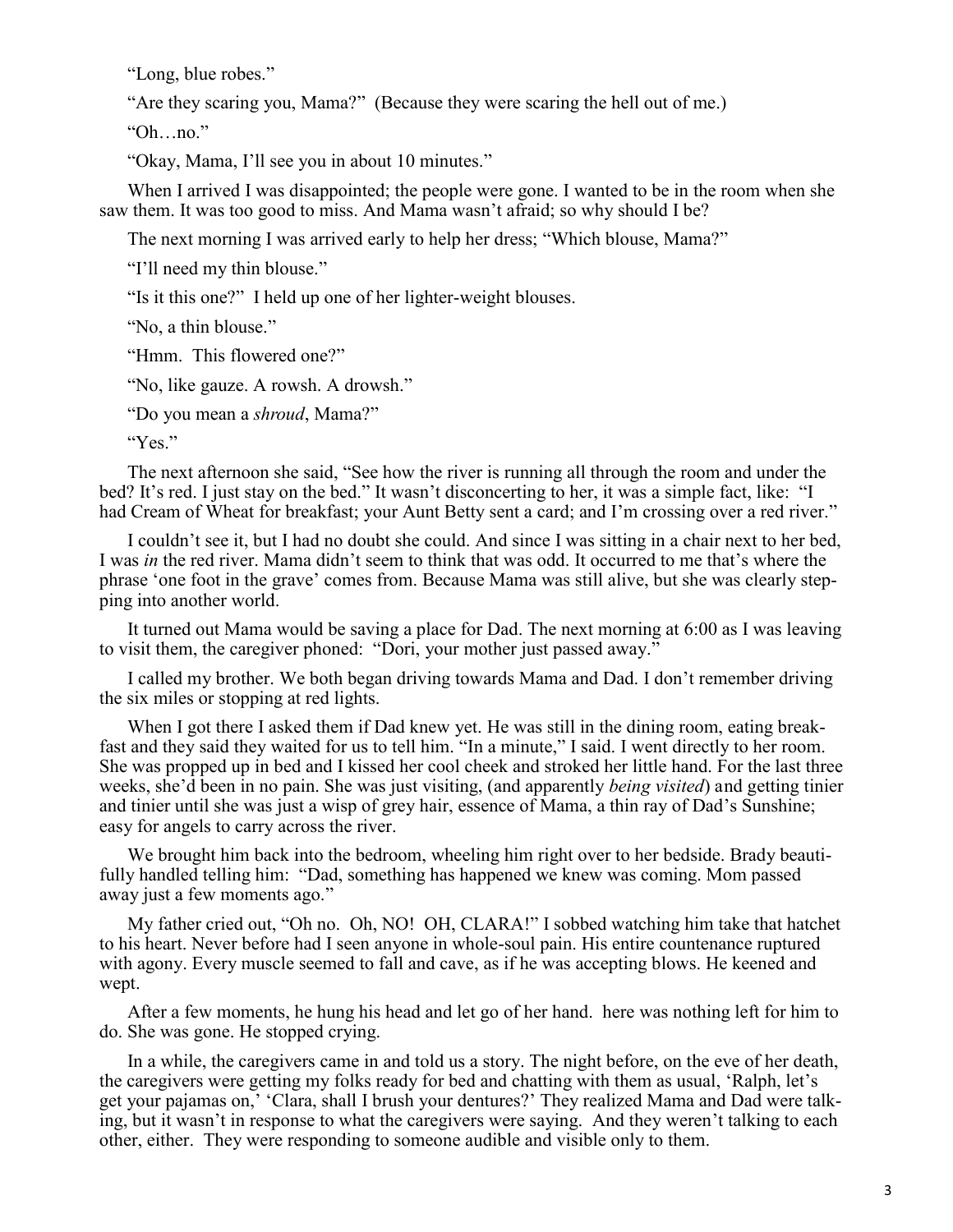"What time should we be ready?" "How long will it take?" "What should we bring?"

During the night, my mother called out. My 95-year old mother was calling for *her* Mama. The caregiver hurried in, "Clara, what can I get you?" "My thin robe – Mama has on hers."

The next morning, they went in to get my folks ready for the day, but Mama said she didn't want to get dressed. Dad said, "I'll need my hat and coat."

"Ralph, we're just going into the kitchen for breakfast, you won't need a hat or coat."

"I want my hat and coat. Clara and I are leaving this morning and I need to be ready."

So, the caregiver put on his hat and coat, wheeled him into the kitchen and made him some cereal and toast. She went back in to see if my mother wanted anything, but she was already gone. The caregiver said, "We've been in this business for 30 years we have been present for the deaths of about 100 people. Many of them see visions and have spiritual experiences of some kind, but your mother has had more experiences than most. And your dad, who isn't dying, was clearly part of it." And then she winked and said, "Your folks are in cahoots with angels." I guess lots of people had been saving a place for Mama.

My brother, Dad and I sat with her for a couple of hours; lost, but together. We sat around a little round coffee table next to her bed; Mama still lying where she died. We decided to start calling family. My brother put his phone on 'speaker' and dialed our Uncle Wes first.

Uncle Wes, Mom's brother-in-law was 96 years old. He and Aunt Ginger were not only relatives; they were my folks' best friends and had been in business together. Wes was an intelligent, resourceful man who still cleaned his own storm gutters from a 10 ft. ladder. He took no medications and was in excellent health. He'd never had a surgery and or heart problems. From sturdy genes, he had once homesteaded in Edmonton, Alberta and was the king of do-it-yourself. Ginger, had died 20 years prior, suddenly, from an aneurism.

When Wes answered the phone and Brady told him our mother had just died, he was sweetly supportive to Dad.

"Oh Ralph! I'm so sorry that you've lost Clara! Oh, Buddy, that's just terrible. It's been 20 years since my Ginger's been gone and I know how hard this is."

Dad could barely speak, but thanked him.

"Ralph, we had so many wonderful times. We've both had good lives. You know, we can join the girls whenever we want to."

My brother and I looked up at each other over the coffee table with raised eyebrows. What a strange phrase. It wouldn't have been odd if Wes had said, "Someday we'll all be together." But - "we can join them whenever we want to?"

After Dad and Wes had reminisced a bit and consoled each other, they began their goodbyes. Wes lived in a city about 4 hours away. Neither of them had been taking trips for a couple of years. They knew they'd never see each other again.

"Well, Ralph, I'll be thinking of you."

"I'll be thinking of you, Wes."

"You and Clara are surely in my heart."

"Goodbye, my friend." Dad's voice broke.

We made more calls to immediate cousins, asking them to help spread the sad news. Finally, we phoned for the funeral home to pick up Mama. I didn't want to stay in the room while they placed her in the black body bag. I walked outside in the crisp February sun. A few minutes later, the respectful, professional funeral home team wheeled out a gurney with a sheet over a tiny body-shaped form. They gently put her into the van and drove away. Brady followed them out and we stood, arm in arm. I asked him if it was awkward watching as she was zipped into a bag. He said, "Not at all. Since she was there at my first moment of life, I wanted to see her through to her last moment in my